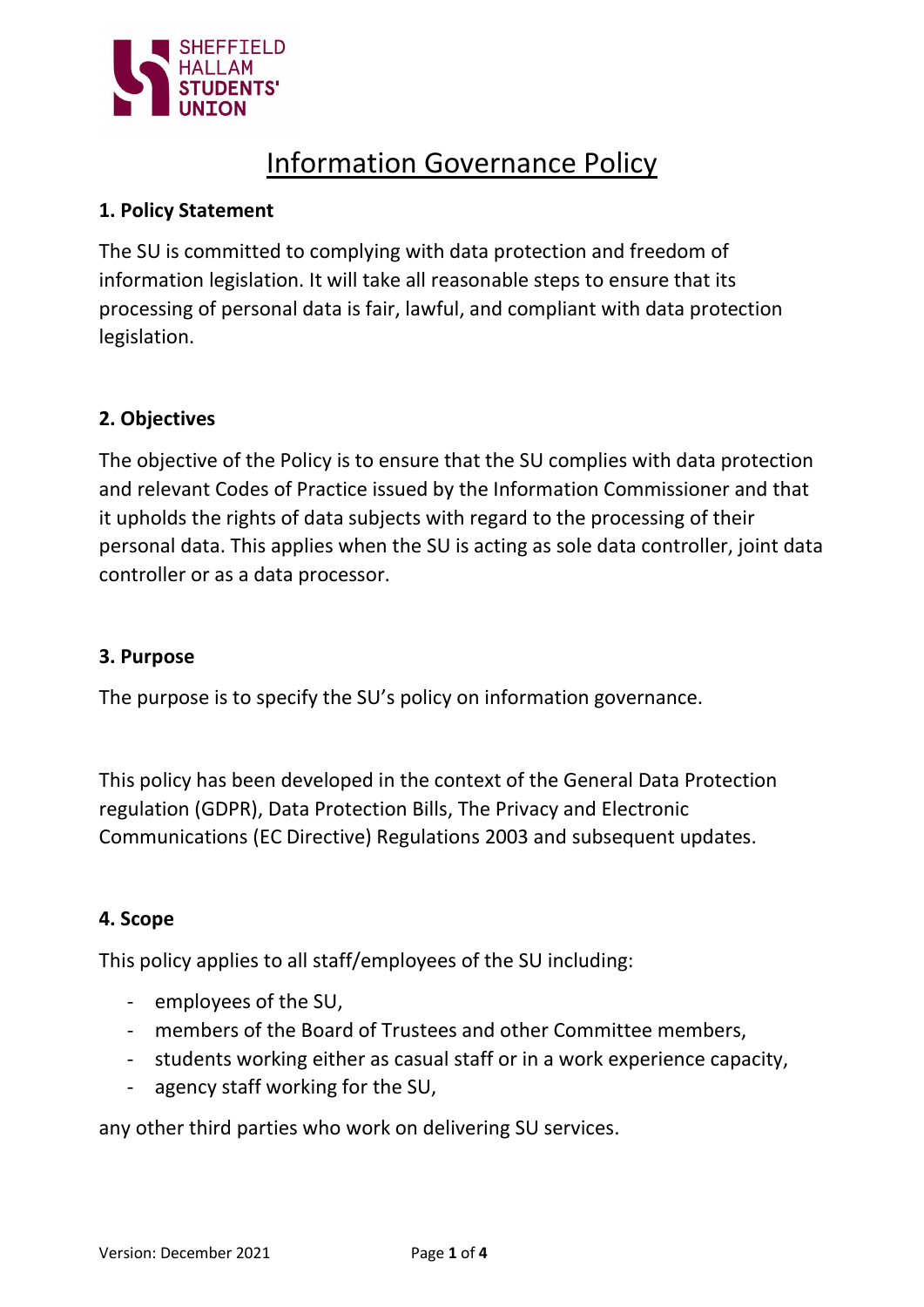

## 5. Policy Details

The SU will:

- ensure that its processing of personal data is in accordance with data protection legislation, in particular the data protection principles set out in the GDPR,
- put in place appropriate policies and procedures to ensure compliance with the legislation,
- ensure that the DPO is able to carry out the tasks specified in the GDPR,
- implement appropriate technical and organisational measures for ensuring the security of personal data appropriate to the risk,
- maintain records of its processing activities,
- notify the Information Commissioner and data subjects of data security breaches in line with legal requirements and guidance from the ICO,
- ensure that data subjects' rights are upheld,
- carry out privacy impact assessments where appropriate,
- cooperate fully with the ICO when requested to do so,
- ensure that any data processors it engages provide sufficient guarantees of compliance and enter into an appropriate written contract and
- ensure that it maintains appropriate records.

# 6. Roles and Responsibilities

All staff will comply with data protection legislation and will:

- adhere to related SU policies and procedure,
- ensure that they are familiar with related guidance,
- undertake data protection training appropriate to their role,
- report data security incidents immediately in accordance with reporting procedures,
- ensure personal data is collected in accordance with the legislation and that Privacy Notices are issued when required,
- ensure that data is shared appropriately and securely,
- ensure that data is securely deleted/destroyed when no longer required and in line with policies and data retention schedules.
- process personal data in accordance with the rights of data subjects and assist with the collation of information for Subject Access Requests (SARs),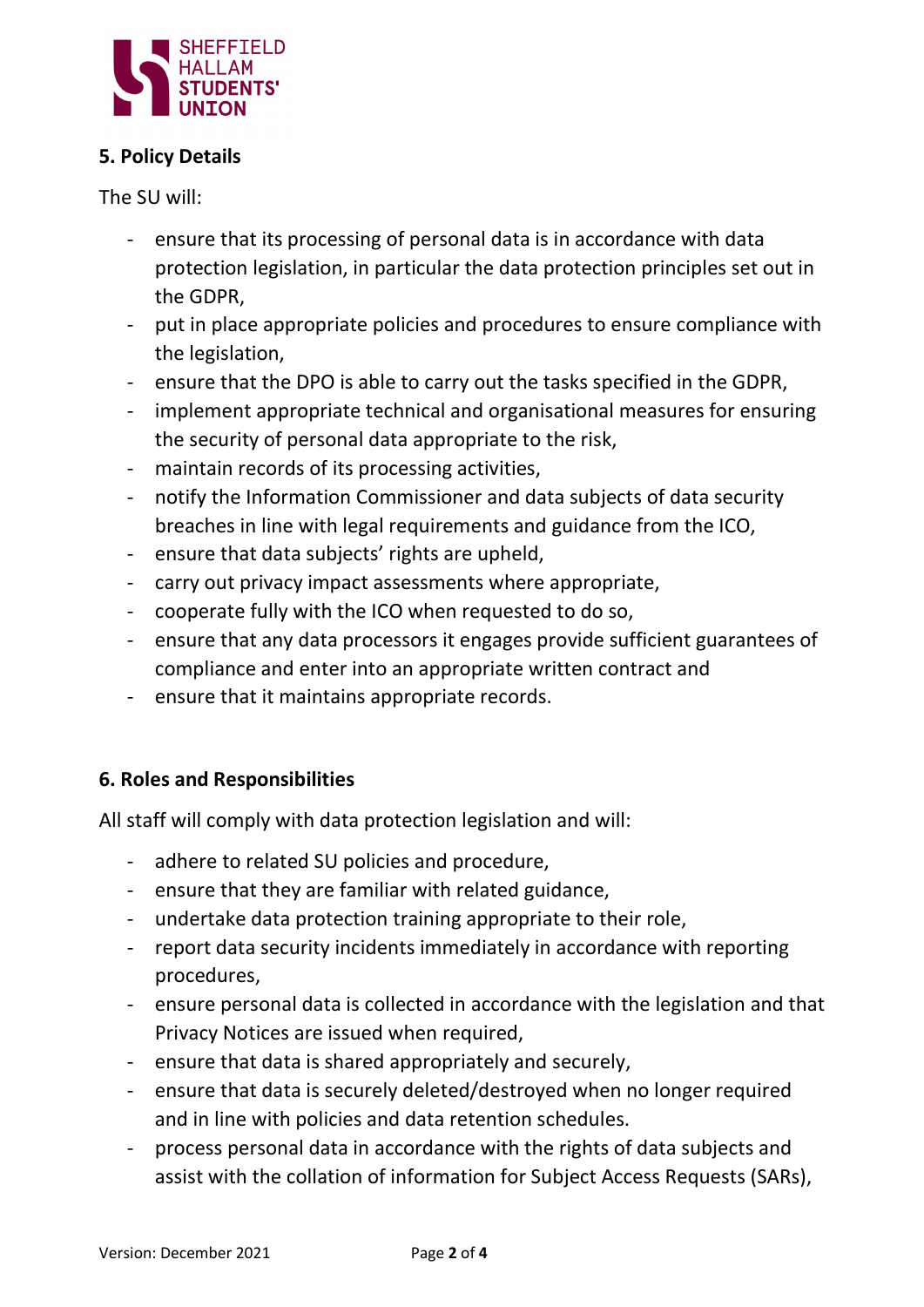

- assist in the completion and maintenance of Information Asset Registers and records retention schedules,
- raise concerns with the Data Protection Officer in a timely manner and
- ensure that they manage records appropriately and in line with SU guidelines.

## Senior Information Risk Owner (SIRO)

The SIRO is the Director of Resources and has overall responsibility for information as an asset of the SU, ensuring that the value of information to the SU is understood and recognised and that measures are in place to protect against risk. This information includes personal data as defined by the Data Protection laws and the General Data Protection Regulation.

The SIRO's responsibilities are:

- leading and championing information governance across the SU,
- fostering a culture that values, protects and uses information for the success of the SU and the benefit of our stakeholders,
- ownership and oversight of information risk management,
- advising the Executive and the Trustee Board on information risks and controls.

The role of the Data Protection Officer is set out in Articles 37-39 of the General Data Protection Regulation and can be summarised as follows:

- to inform and advise the SU and SU staff of their data protection obligations,
- to act in the interests of data subjects in providing advice and guidance to the SU in information governance compliance,
- to monitor the SU's compliance with data protection legislation,
- to provide advice where required on data protection privacy impact assessments,
- to cooperate with and be the point of contact for the ICO.
- develop and maintain information governance policies, procedures and guidance,
- coordinate Data Subject requests for information
- provide briefings and training